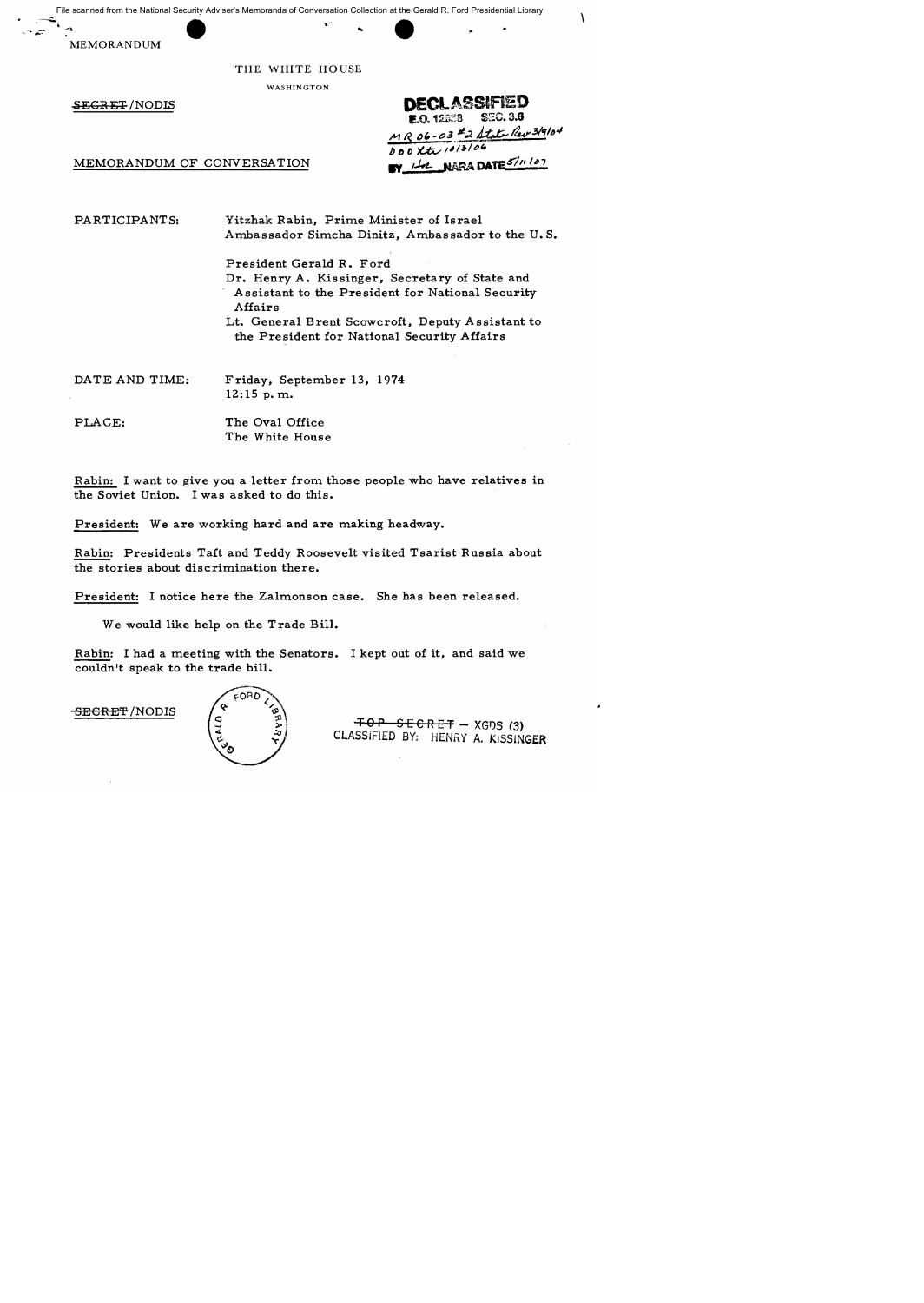## -SECRET /NODIS 2

-..

Kissinger: The Soviet Union won't accept a positive renewal each year.

President: If Dinitz could help. We want a bill.

Rabin:· Jackson and Javits said they were on the verge of agreement.

President: Not exactly. We need some help.

I understand that you and Secretary Kissinger have discussed the [mili tary aid] list I proposed. It is because I feel so strongly about your security that I have your higher items of priority here and the money wanted. It is a reflection of my attitude.

Rabin: We all appreciate the time you have taken. Without your decision we wouldn't have gotten this. There were certain other items  $\dots$ 

President: Henry is going to check it out. We will do what we can.

Rabin: We didn't stress the  $F-4'$ s, the big difficult ttems. It is mostly: ammunition and other general equipment. We face very sophisticated systems -- much more than in Vietnam. We think we need your advanced technology to offset the advanced technology of the Soviet Union, which is going to our neighbors.

President: There is the laser item which you consider high-priority. One item caught my eye -- 50 additional tanks. I will make that without further reference. We will check out the report.

Rabin: It is difficult to find the right words to express our need for the right weapons to defend ourselves.

Dinitz: We really appreciate it. We have been working for years on this.

President: We think it is essential that we affirm progress with respect both to Egypt and Jordan.

Rabin: We are ready to enter every effort to move toward a political settlement, which would not be just a military settlement but a step toward peace. We are ready -- vis-a-vis Egypt or Jordan. We prefer Egypt. The difference between Egypt and Jordan is we haven't found a basis with Jordan on which we can move. I believe the preferred move

-SECRET /NODIS

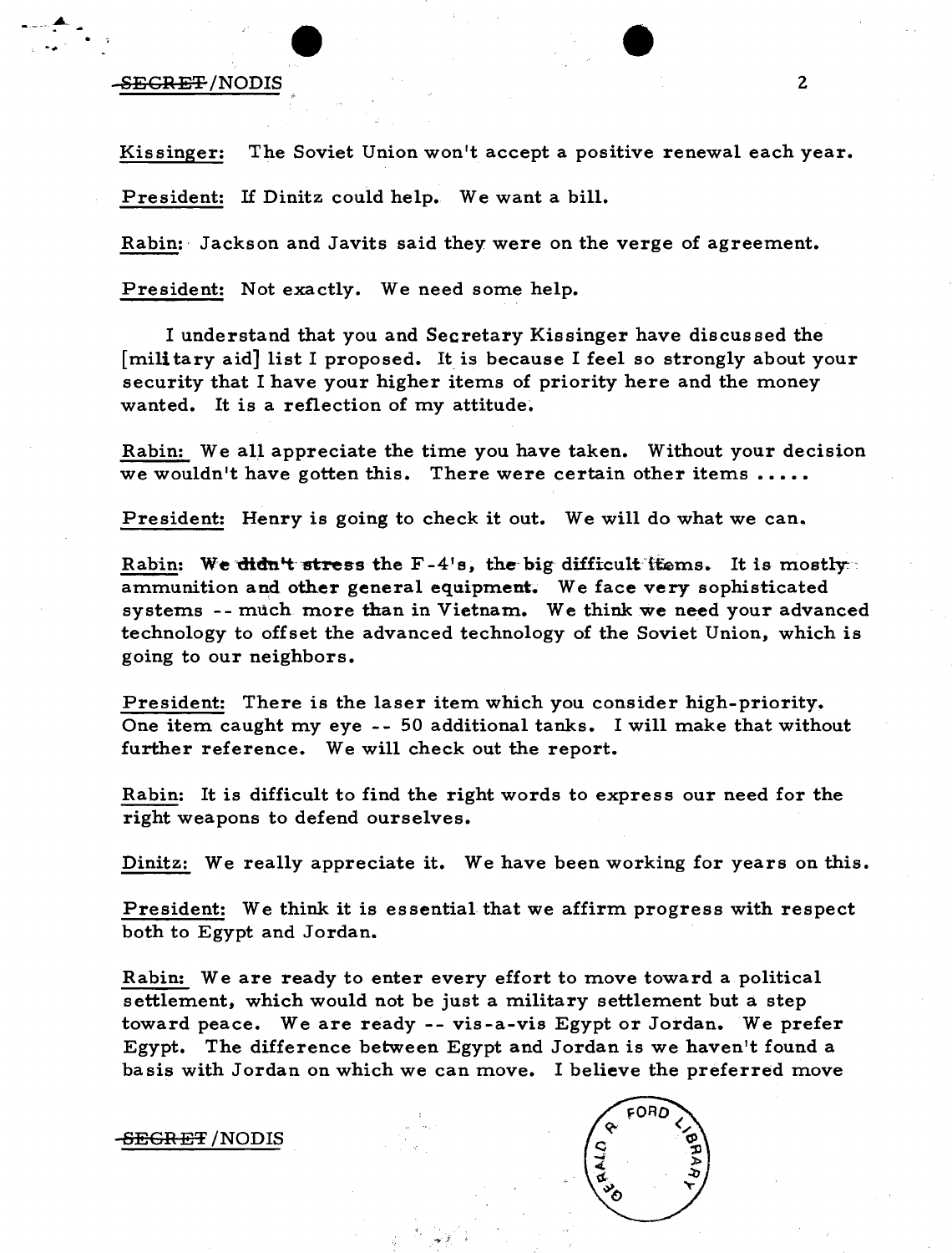## -S<del>ECRET/</del>NODIS 3

*1. .• ,* 

is with Egypt. Egypt is the A rab leader and it is good to go there first. But Egypt can't be alone, and we understand it would be immediately followed by Jordan. What we seek from them is non-belligerency, demilitarization, and time to change the infrastructure, so we can defend on the new line.

Kissinger: I don't think non-belligerency is attainable. But you can ask for it.

President: Kissinger will be there from about October 8-14. If he could get something.

Rabin: We will do our best to work with Secretary Kissinger.

President: Can I have a good strong commitment that you will work with him? We both have a strong interest to keep the momentum going.

Rabin: We will do our best to move at that time.

I understand the issue of the final borders won't be discussed.

Kissinger: We have not discussed final borders at all [with the Arabs]. They have not raised it. And we haven't. We have discussed interim steps. but neither I nor the President have talked final steps. At the time of the Syrian disengagement, I said we would not push Israel off the Golan.

President: I reaffirm that commitment. ,~" - w ••

Rabin: Thank you very much. I commanded at the Golan for three years.; it was an intolerable situation.

Kissinger: For us to keep this process going, we need some ambiguity, you know. We take the position that it is unrealistic to discuss final borders. If Israel could·avoid saying what they will never do with the Syrians, we would be better off.

Rabin: I never mentioned a line, just that we wouldn't leave.

Kissinger: Even that.....

<del>SECRET</del> /NODIS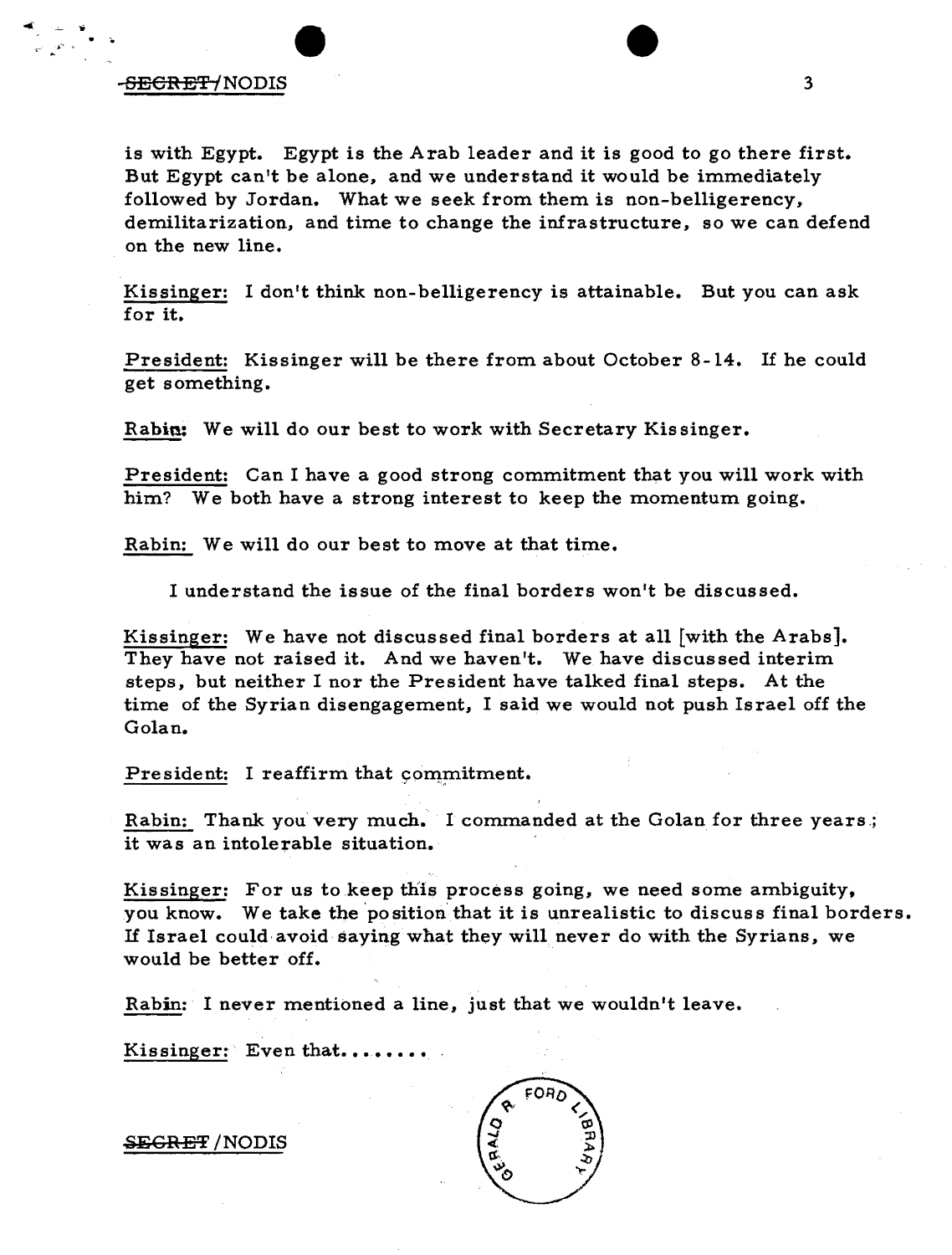## -SEGRET /NODIS 4

President: My feeling is we have made progress, and I appreciate the opportunity to meet with you. It has been fruitful.

Rabin: Thank you. We appreciate it and know that without you we wouldn't have gotten this decision.

Kissinger: What do we say to the press? The less said about quantities the better.

Dinitz: We can just say the principle of our ongoing relationship has been reaffirmed.

Kissinger: The ongoing relationship was reaffirmed.

Dinitz: In a concrete way.

Kissinger: It was continued with concrete decisions.

President: The ongoing relationship was reaffirmed with concrete results....



-SE<del>CRET</del>/NODIS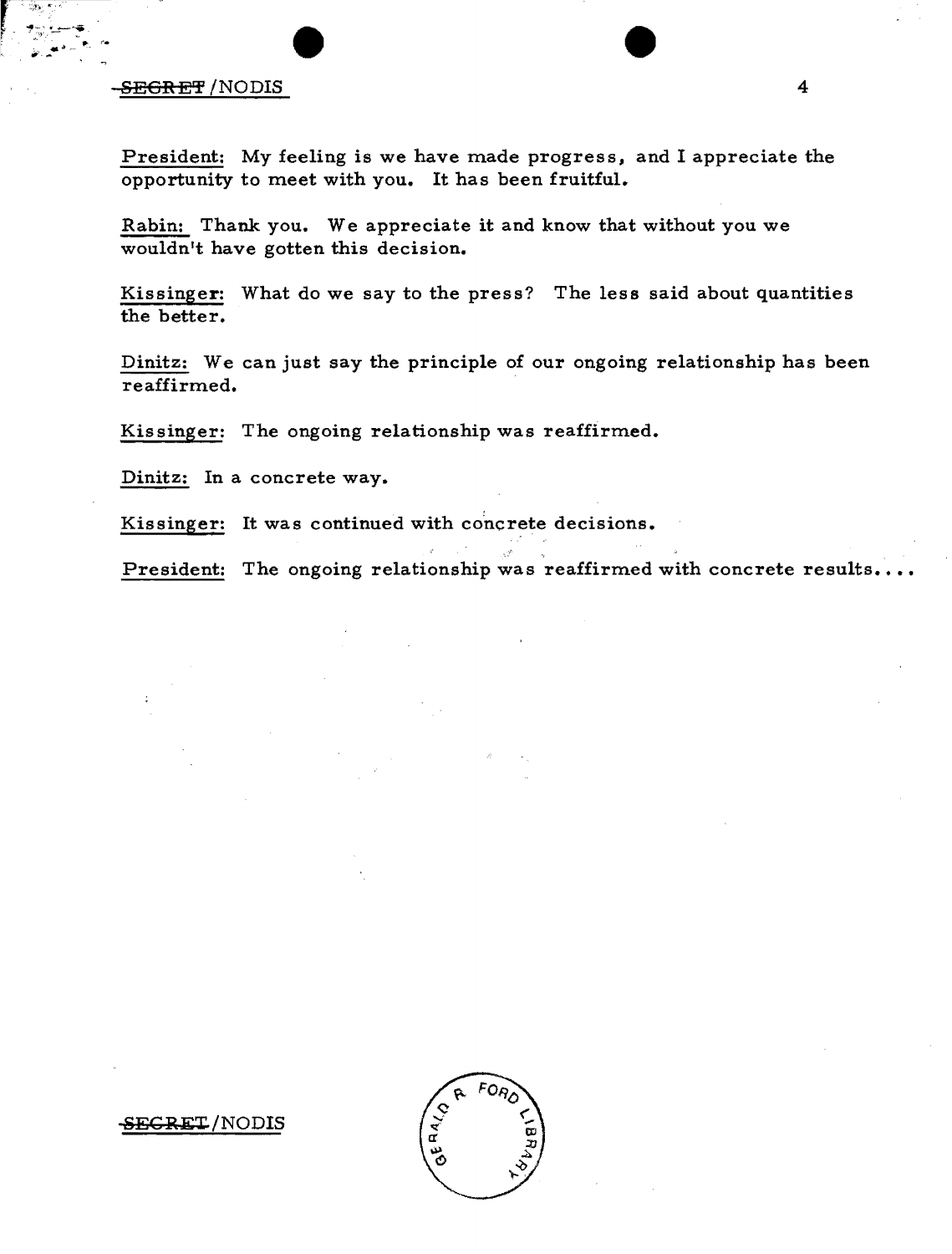Rabin / President / HK Dinitz / Sconcrotz

 $9/13/74$  $12:15~\mu m$ 

R Want to give you a letter for there we uption con S.d. Gros Caspel. 1 US voting hard & are mating treating. stroits of descriment P & votre time Falmon (?) ence-Sta has hen repassed We would him help on the trake field R I had not us/ sometons. I hept out of int, said we couldn't thenk to hats had K S'el containept pritre une dentique R Jochson) parits said Amareux reges gagearent. A not expectly we we bannedalp. I industant pour + K have der visel loit & propre, et bourse apel as strongly about your second that refait frystitie We all opperante that your how there. W/s you  $\mathcal{K}_+$ chasion and wouldn't have justime the Thank man centri on ture P Henry quin to chach it mit were de chatave un annune & other gear equip US a faire mon sophis. systems-comp were tom  $200V$ We think we will you also tech to get a les tich  $450.$ P There is a lasser stern which you enceeded bright formed, ant c Met R Dif. A fin 1 reject would to elgen and coel fa a  $arthx$ **FREEZE DECLASSIFIED** AUTHORITY GRAML D6-03, 42

**BY**  $M_2$  NARA, DATE  $B/11/109$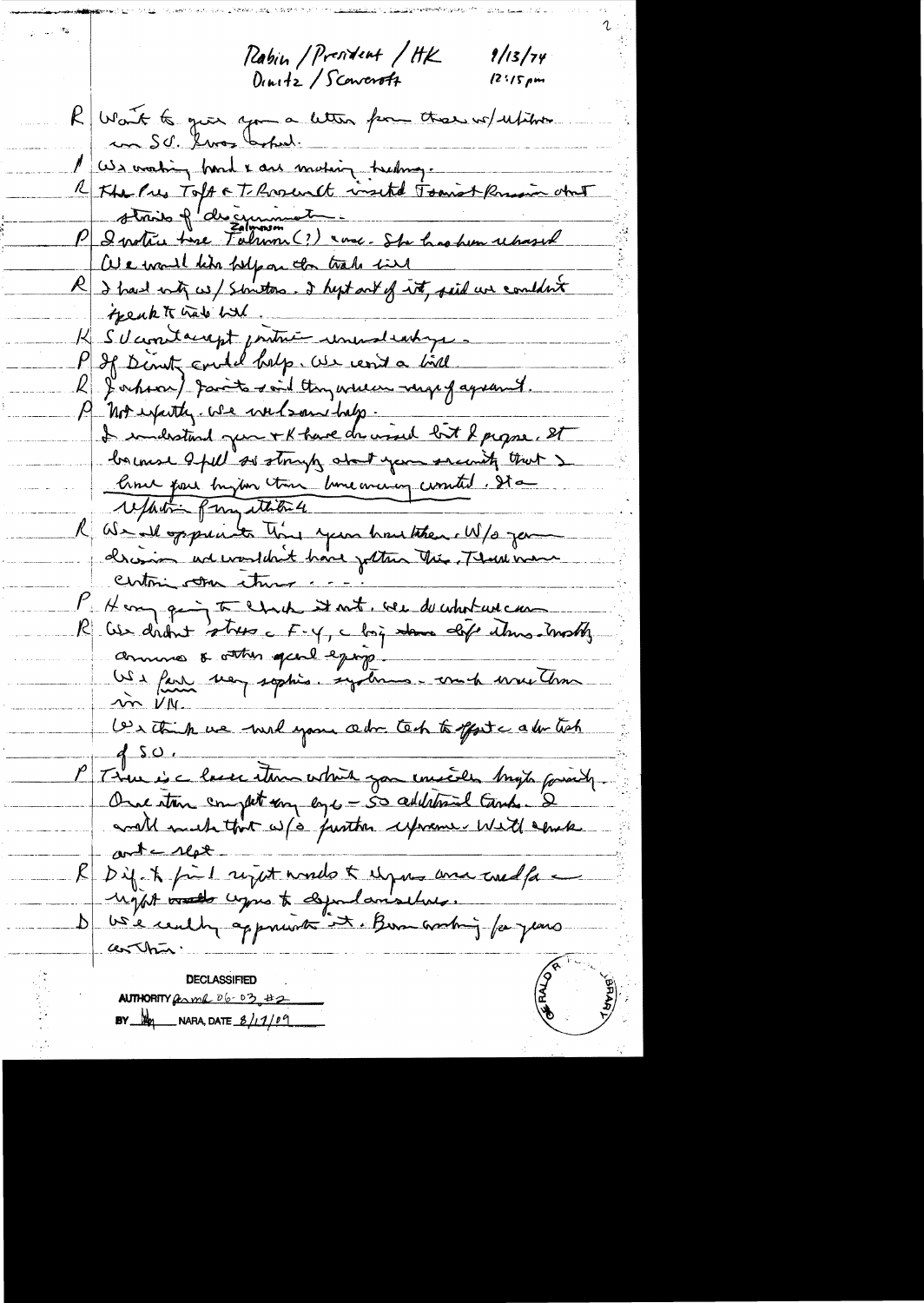We think it issurtied that we opin pry self upot  $-40066E+E+2$ R We save water for enter may effect to move tremed pal We perform an extrait en est avec travail formel trace I behind profened were is w/E. E un is and link + good & go three / I hut i count be done & are imideration would be commed followed by J. We seek was Willig, dessuration, i trie to Chinage e infostruiten. (A we can deposel en a mortun R I don't trink un heller attamable, but meanach. K he there sure of the could get something Ous venu best à makuel K we have story entered to help emmention. R We do an hot to wonest that time, I mulastome resume of final budes and be leaved K We have not do would find had noded . They have unt rarail et a une forment. We have descended intervis stops but within I won't talked friend stops At dearing time I said usamble with push I of Color P Inoppoint that contract R Thank you were not semble et colon 3 pas it was intolacted K For no to be point this process pain, and enced some antaginate.<br>We take position and consumeration of the document moves  $R$   $F$  ver Grat ... P Ung futing is we have made progress & dappearate